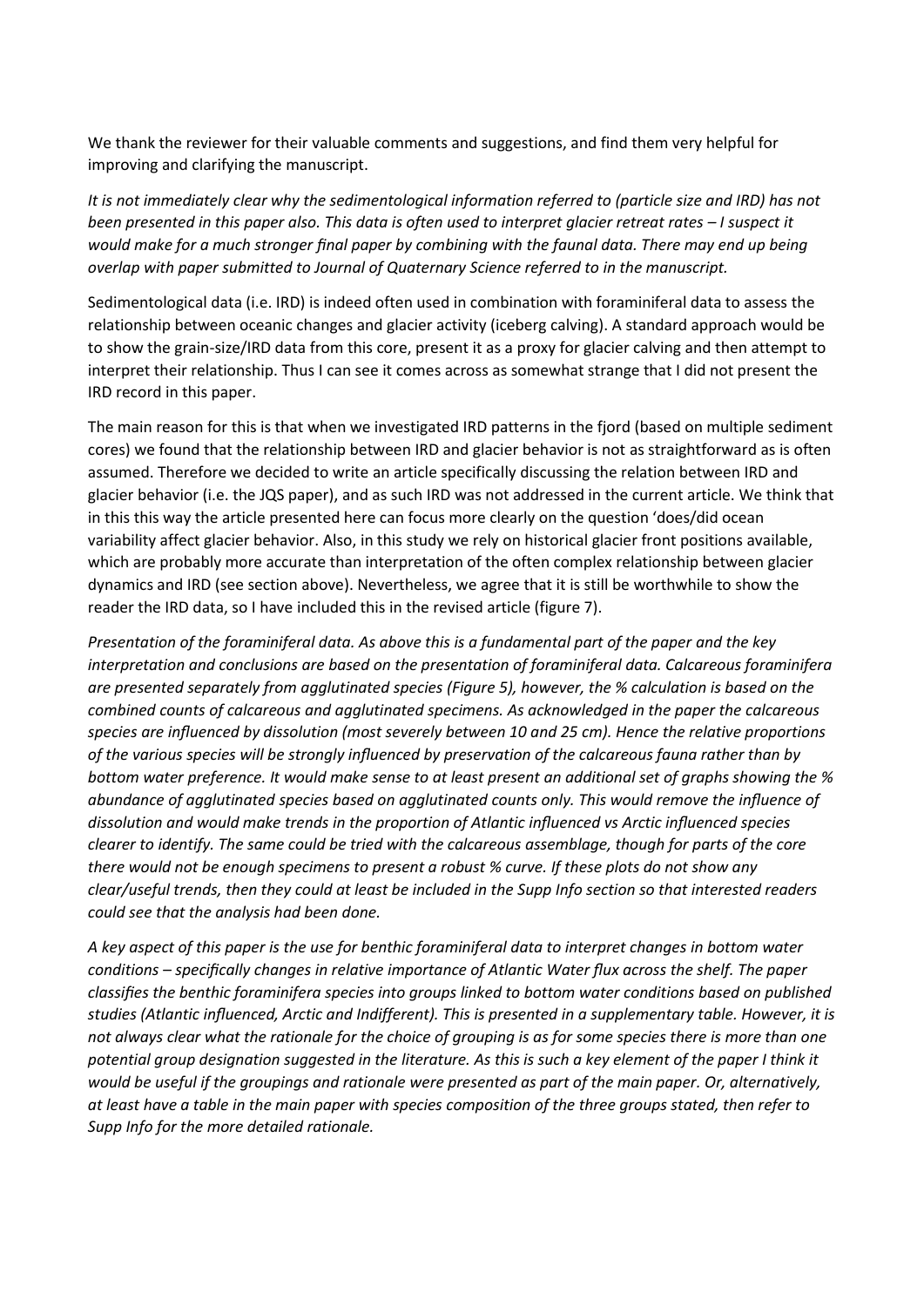We agree that the grouping rationale was indeed too briefly explained. The table that lists all identified species and references to which ecological habit that species have been previously assigned is now moved to the main document. For species that have been assigned as both Atlantic and Arctic water indicators, we used the most recent studies (but also listing the contradicting references). It is important to note that we use these previously attributed ecological preferences mostly as a tool to investigate our dataset (i.e. to investigate whether species with similar proposed environmental preferences indeed display similar 'groupings' within Upernavik fjord. We then found that the general variation within the dataset is largely driven by the proportion of calcareous vs. agglutinated taxa present (as seen by results of the PCA analysis). PCA analysis run for each group (calcareous taxa, agglutinated taxa) seems inconclusive with regards to grouping of species by environmental preferences (Atlantic/Arctic) and we have now shown this analysis in the supplementary information (i.e. the requested abundances and PCA plots). Within the calcareous assemblage, a lack of grouping according to environmental preference can probably be explained because the info provided by species shifts is limited since calcareous species are nearly absent in a large interval. Also, little regard has been given in the literature to the sensitivity of agglutinated assemblages to environmental conditions (one of the few studies is Lloyd et al., 2006), and only one species in our agglutinated assemblage (>0.5% of total abundance) has been proposed as an indicator of Atlantic waters. Therefore, in our discussion the interpretation relies predominantly on the calcareous/agglutinated ratio, rather than the environmental preferences assigned to the species as proposed by previous work. I have rewritten parts of the results and discussion, which I hope will make this reasoning more clear.

*I don't think these considerations will change the actual interpretation and conclusions of the paper, I think these are valid and generally supported by the data. Some of the points outlined above might help support your conclusions.*

*The key conclusion based on the faunal data is that bottom water conditions control dissolution – increased dissolution of calcareous fauna during times of colder Arctic Water influence, then reduced dissolution during periods of stronger Atlantic Water influx. This makes sense, but ought to also consider possible influence of sedimentation rate – increased sedimentation rate will lead to improved preservation of calcareous fauna (buried before dissolve). This has been identified from studies immediately in front of Jakobhavns Isbrae in Disko Bay (Lloyd et al 2005 and Lloyd 2006). You may conclude that sedimentation rate does not vary in your core, but I think this possibility ought to be presented.*

We agree and have included a line about the effect variations in sedimentation rate may have on the preservation of calcareous fauna.

*Section 5.2. Comparison with climatic records. This discussion is essentially based on the % Calcareous Fauna (ie preservation, Figure 7b). The manuscript suggests warm bottom waters during 1920-1960, but the basal sample from 1925 actually has a very low calcareous abundance (10%). This should be classified as cold water indicating...*

This has been changed accordingly in the manuscript.

*The high calcareous percentages actually seem to stretch from 1930 – 1970 based on Fig 7b. So based on the data the warm bottom waters seem to be from 1930 – 1970... I think the description/discussion ought to reflect this more clearly. The early part of the 20th Century still seems to correlate reasonably well with previous reconstructions (Figure 8f) and the AMO (Figure 8g) – particularly given some error margins in age model generation.*

We agree and have rewritten this section of the discussion accordingly.